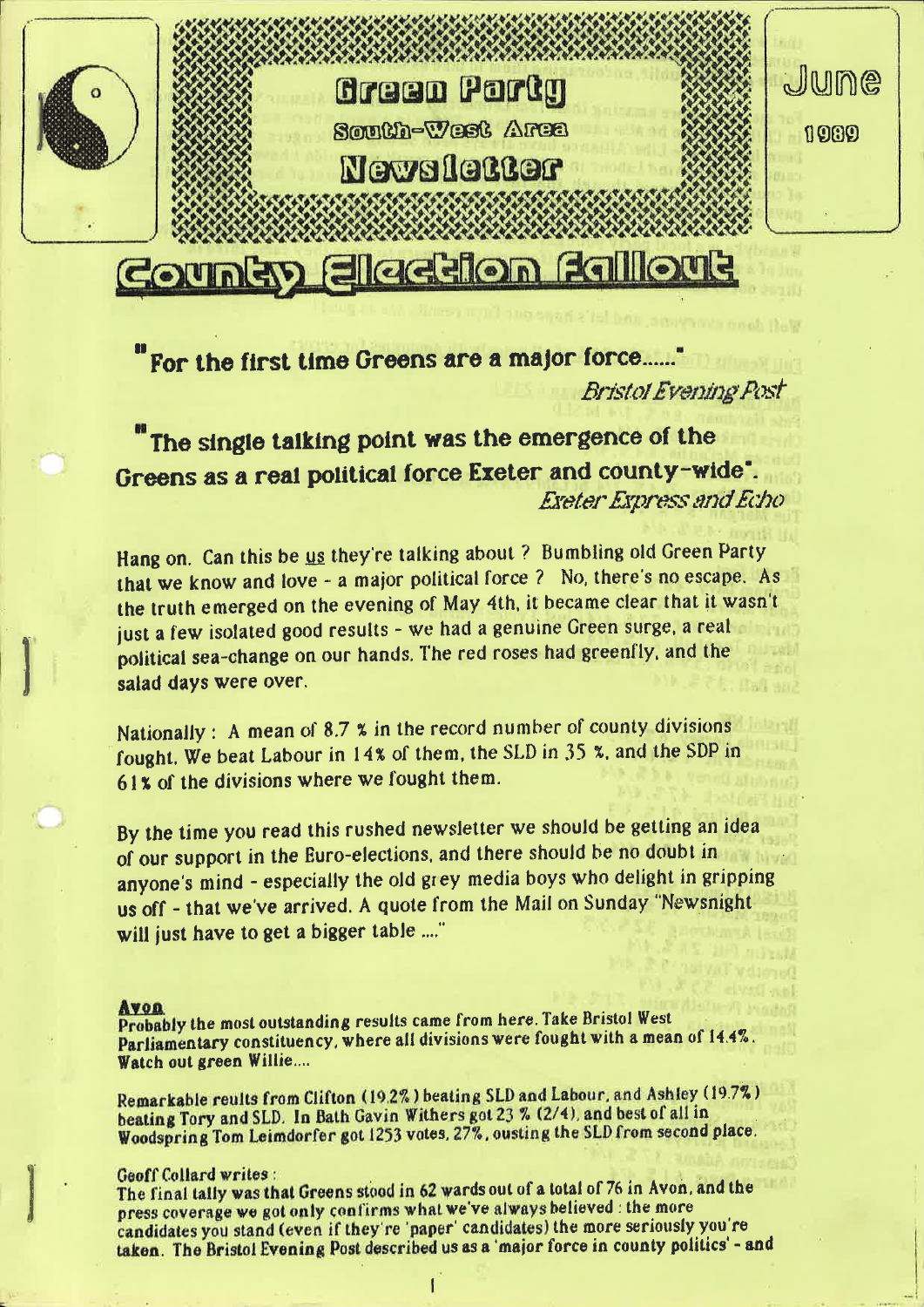that was before election day and our good results. It was purely on the basis of numbers of candidates. And of course this must have a knock-on effect in thwe mind of the general public, encouraging them to take us seriously on polling day.

For me, even more amazing than Tom Leimdorfer's result was Alastair Sawday's result in Clifton, where he also came second to the Tories in a ward where we've always been last and the Libs/Alliance have always been strong challengers. Rob Lindsay came second behind Labour in Ashley - again, a result we couldn't have predicted. It of course must be said, though, that they all put in a fair amount of hard work - but it pays off as Gavin Withers' 23% in Bath South-East proved.

Wansdyke is a local party younger than most, yet they managed to stand 4 candidates out of a maximum of 6 - a great effort, even the more so since they came third in three out of those four seats, beating the Democrats in two and Labour in one.

Well done everyone, and let's hope our Euro results are as good!

# Full Results (Total 24250, 7.5% of all votes) with apologies for errors

Bath (mean 11.68%, cf 1988 mean 6.23%) Pete Hardman : 8.0 %, 3/4, bt SLD Chris Drake: 11.6 %, 4/4 **25W Irrico** Duncan McCanlis: 8.4%, 4/4 Colin French: 7.6 %, 4/4. Gavin Withers: 22.4 %, 2/4. bt Lab(92%) & SLD(16.3%) Tim Morgan : 8.9 %, 4/4 Jill Hiron : 4.9 %, 4/4

**Bristol East** Graham Davy: 4.6 %, 5/5 Andy Moore: 5.4%, 4/4 Christine Glover : 7.7 %, 4/4 ( just 3 votes behind SLD) Martin Turnbull: 2.7%. 4/4 John Forth : 5.9 %, 3/5, bt SLD & Comm. Sue Ball: 3.5 %, 4/4

# **Bristol NW**

Lucinda Hersey: 6%. 3/3 Amanda Pitt: 4%, 4/4 Gundula Dorey : 4.4 %. 4/4 Bill Fishlock: 4.7%. 4/4 Emma Bullard: 9.1 %, 3/3 Peter Scott: 3.7%, 4/4 David Watson: 8.2%, 4/4

Harlington J. & Druggersk I Wishnitch found to a buttle Labour in 145 of them Idyucitour aned warministic and in a fa-

Bristol S (mean 5.4%) Roger Martin : 5.2 %, 4/4 Hazel Armstrong : 3.2 %, 5/5 Martin Pitt: 2.8 %, 4/4 Dorothy Tayler: 5%. 4/4 Ian Davis: 5.5 %, 4/4 Robert Postlethwaite: 7.1 %, 4/4 Renda Hussain: 3.8 %, 4/4 Glen Vowles: 10.7 %, 3/5, bt SLD & Comm.

togital would have their

Kingswood Ray Thomas: 6.9 %, 3/4, bt SLD Christine Stones: 4.7 %, 5/5 (162 votes to SLD-165, SDP-168!) Leonard Jeffreys: 4.9 %, 4/4 Cameron Adams: 3.7%, 4/4 Sharon Davis: 6.1%, 4/4 For final players that freezy module 62 ways out

would not be lastwared the first lot we again to a Instabilities reason by virith inherent limits precedulables bed in as a maior force to county political - diffe taken. The Delated Drumme Poil dever

 $\overline{2}$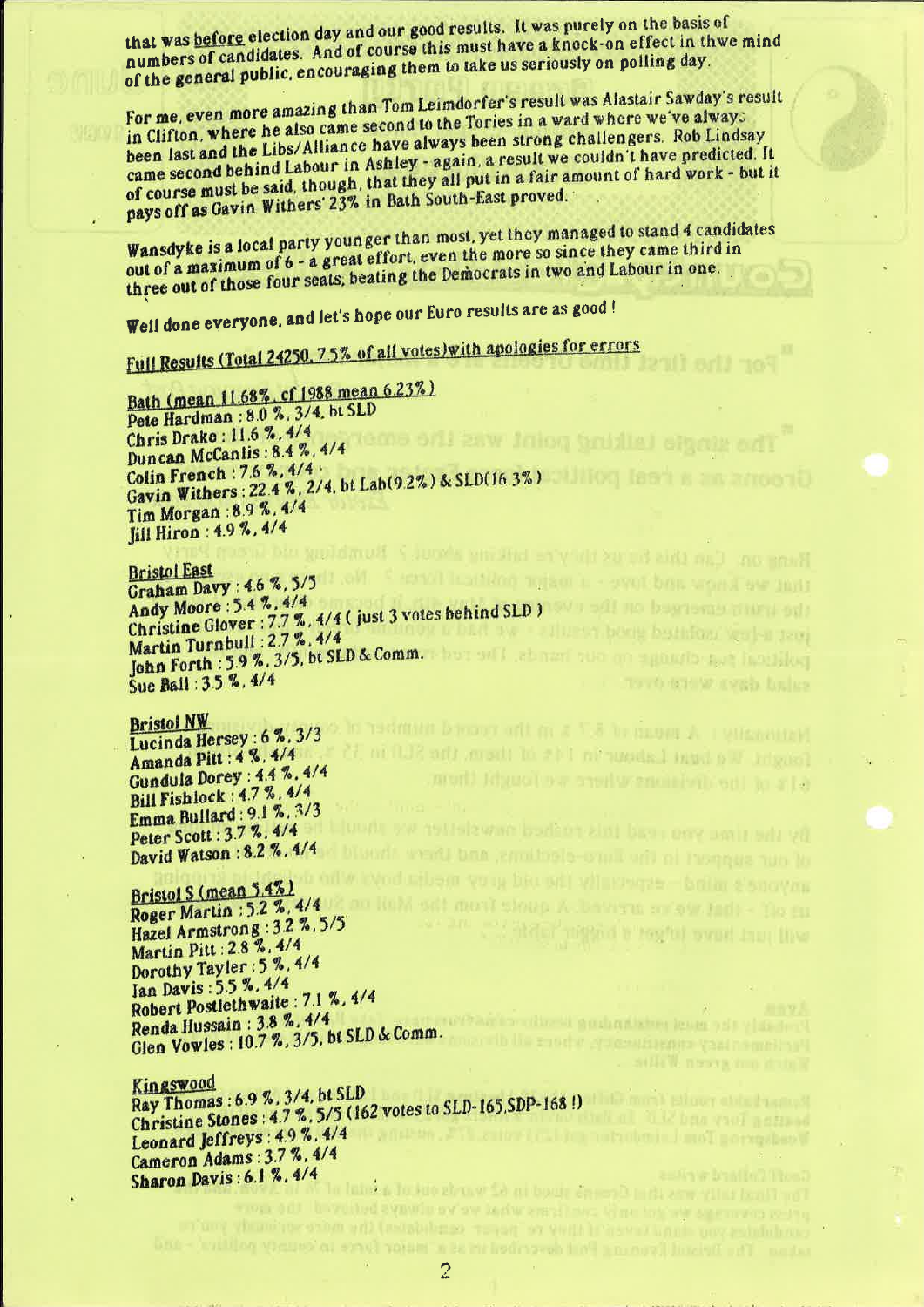Bristol West (mean 14.4 %, all divisions contested) Ashley - Robert Lindsay: 19.7 %, 2/4, bt Con (15.3%), SLD(9.3%) Bishopston - Justin Qinnell: 8.5%. 4/4 Cabot - Alan Clarke : 14.4 %, 4/4 Clifton - Alastair Sawday: 19.1 %, 2/5, bt Lab(18 %), SLD(17.5%), SDP(2.7%) Cotham - Geoff Collard: 18.6 %, 3/4, bt SLD (14.1%)<br>Henleaze - Steve Hall: 10.1 %, 4/5, bt SDP (4.7%) Henleaze - Steve Hall: 10.1 %, 4/5, bt SDP (4.7%)<br>Redland - Celia Leegwater: 14.5 %, 3/4, bt SLD (14.1%)<br>Stoke Bishop - Candia Gillett: 10.7 %, 4/4<br>Northavon (mean 6.78 %)

 $\label{eq:2} \begin{minipage}{0.9\textwidth} \begin{minipage}{0.9\textwidth} \begin{itemize} \textbf{1} & \textbf{1} & \textbf{1} & \textbf{1} & \textbf{1} & \textbf{1} & \textbf{1} & \textbf{1} & \textbf{1} & \textbf{1} & \textbf{1} & \textbf{1} & \textbf{1} & \textbf{1} & \textbf{1} & \textbf{1} & \textbf{1} & \textbf{1} & \textbf{1} & \textbf{1} & \textbf{1} & \textbf{1} & \textbf{1} & \textbf{1} & \textbf{1} & \textbf{$ 

**Andrew Lingh-Burner S.G.** 

N.F. 7 Littrufried dipl

Foo harmond.

Tall an official

Jeremy Thorp: 5%, 4/4<br>Alan Pinder: 7.7%, 4/4 Betty Iles: 6.4 %, 4/4 Judy Thomas: 8%, 4/4

Wansdyke (mean 9.3%) Bathavon-Diana Francis: 12.1 %, 3/4, bt Lab (9.5%) Chew Valley - Claudia Rowse : 8.9 %, 4/4 Midsomer Norton - Helen Jones: 7%, 3/4, bt SLD (6.2%) Radstock - Mike Boulton : 9.2 %, 3/4, bt SLD(6.8%)

на 12 чаловодневный Woodspring (mean 14.25%) Clevedon - Brian Chislett : 18 %, 2/3, bt Lab(10.1%) the the second and send to the second to Combe - Colin Timberlake : 13.8%, 3/4, bt SLD(10.6%) Green Portugal and Links and Archives Gordano - Paul Glendell: 11.5 %, 4/4 902 Id. X Nailsea - Bob Wilson: 14.6 %. 4/4 Portishead - John Hayden : 5.8 %. 4/4 Priory - Rita Ward: 11.9 %, 4/4 ENE OF CHILDREN HOLD HALL Weston E - Raymond Sumpler: 16.4 %, 3/3 Weston N - Allan Reeves: 18.9 %, 3/3 Weston S - Rosemary Daley : 11.4 %. 3/3 Weston W - Joanne Maddison : 11.8 %, 4/4 Winscombe - Tom Leimdorfer: 26.2 %, 2/4, bt SLD(17.7%), Lab(6 %) Winscompete Line<br>
Worle - Frank Palmer : 11.1 %, 4/4<br>
Yatton - Rosemary Knifton : 13.8 %, 3/4, bt Lab (9.9%) Worle - Frank Palmer: 11.1 %. 4/4 StarR OF Austral as Assessed

### Cornwall

No county candidates here.

13 000 Devonians voted Green this time - a sizeable chunk of the total of more than 200 000 nationally.

# **Steve Potter writes:**

"The County Council elections were a great sucess for the Green Party locally. Although overhauling some of the major parties was nice, the best thing about the results is that we can go into the elections telling voters that we can be elected - the first time that we have been able to say this."

Outstanding results from Teignbridge Bovey, where Alan Jackson had 40 % against a Tory, Torrington Rural, where Catherine Simmons beat Labour with 30 %, at Ottery St Mary where Phil Foggitt beat both SDP and Labour with 22%, and Northam Rural, where Susan Marsh had 19 % to beat Labour.

Viv Rosser from East Devon points out:" We gained 4623 votes in E. Devon, or 10.5 % of all votes cast. With PR this would have earned us a county seat. We got 1000 votes more than Labour who we beat five times, and we received four times as many votes as the SDP! The Green Party is now the third largest party in East Devon, although we did lose votes to other parties (I've been told this personally by voters) when the divisions became marginal and the Lib/Con vote was fairly close. We did not however let the Tories in where the Liberals lost their seats, because the Tories increased their votes considerably."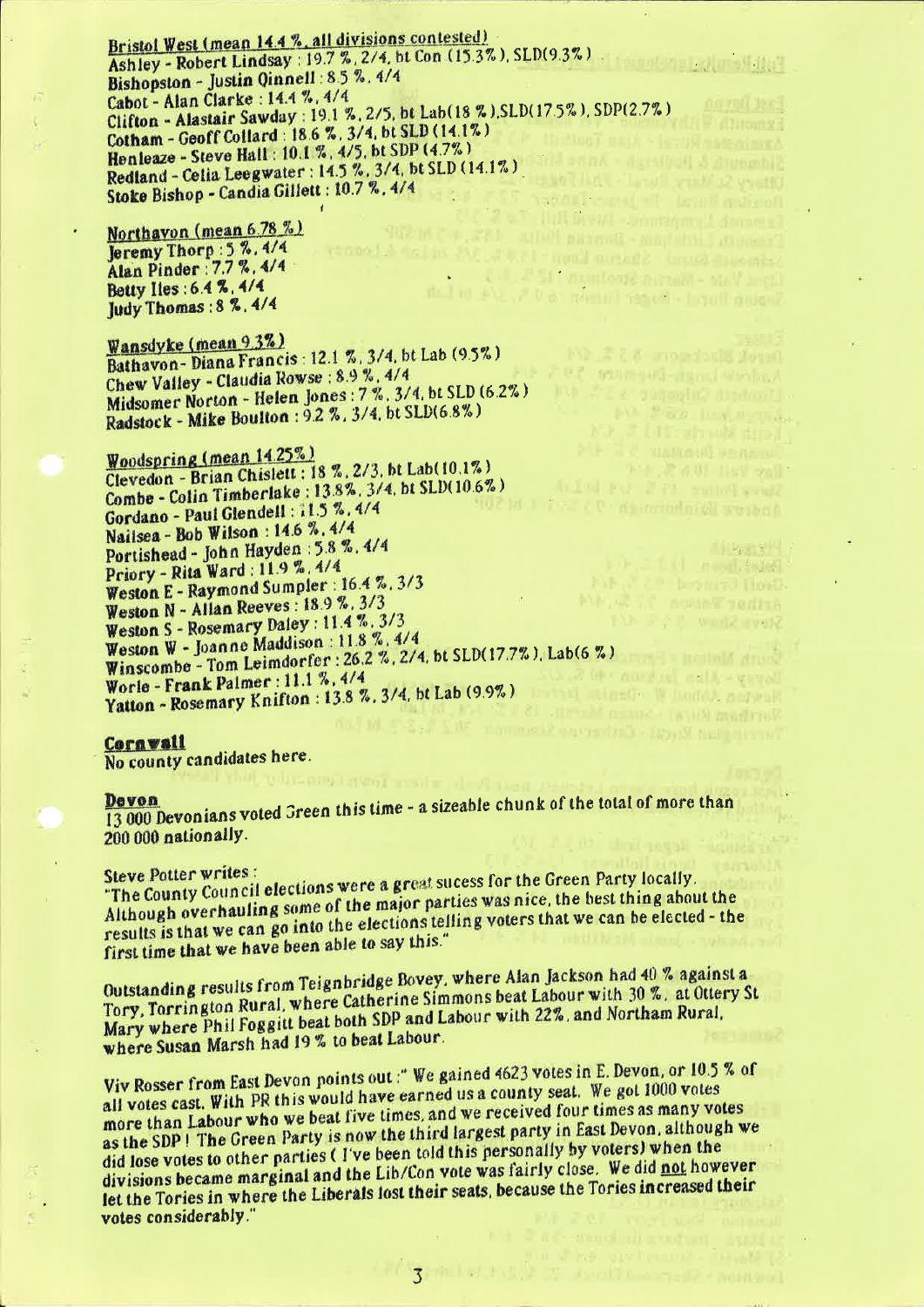## Full Results (apologies for errors)

# East Devon

<u>East Devon</u><br>Exmouth Withycombe - Viv Rosser : 5.2 %, 4/4 19. 2 A.M., bandled from? Axminster Rural - Alan Toothill : 9.3 %, 3/4, bt Lab. Sidmouth & Budleigh - Anne Michel : 12.3 %, 3/5 bt Lab & Lord Sutch. Ottery St Mary Rural - Phil Foggit : 22 % 2/4 ht SDP & Lab Heniton Rural - Dr James Tanner : 7.2 %, 4/5 bt Ind. Muscl-Roman Link Exmouth Lympstone - David Hill : 7.6 %, 5/5. Exmouth Littleham - Duncan Hulin : 9.8%, 4/5 bt SDP **CLA nears Locational** Sidmouth Rural - Sharon Keen: 13.9 %, 3/5. bt Lab & Looney Clyst Vale - Martin Stoolman : 12 %, 3/3. Seaton Rural - Roger Damon : 6.9 %, 3/4, bt Lab. and partners of the state

and annul saulinari in Mine help ant A- toda's waz ibn att - collul

**LACP NASHU SAVOIANT** 

S R D Matter L 5 m unche 1

Refer of the Second Charles 197 Austi Widels annikle Making and Making and the PERSONAL PROPERTY IN Printer - Hills wave in the first County of Albert Prevent 18 **Exted Vantascos - 2 notes P** 

retinial meters for many

**THE POSTAGE OF STATE** 

Steve Passer write it also then write.

Although overland in the more office.<br>Franks is that we can use there of the

ne dis saval cabasing all'una alluen anibogenati.<br>La monda

a periodical di Parti della Registrazione.<br>La provincia della California della Registrazione di Parti della Registrazione.

clefton model in Fresh transports.

ing a shiring the basis

n davrement - county

if a u se se'i

Strandy Mark Parker (21 Strandy

Material material control of the M

Estimated that the contract of the second second second second second second second second second second second second second second second second second second second second second second second second second second secon

### '4 Exeter

Derek Blackmore :8.3 %. 4/4. Andrew Leigh-Dugmore : 5.9 %. 4/4<br>Flizaheth Culpeper : 8.3 %, 4/4 Elizabeth Culpeper :  $8.3\%$ ,  $4/4$ Karen Vail: 6.6 %, 4/4 Keith Morris: 11.1%.4/4 Suzanne Dunstan :5 %, 4/4 Ray Vail: 10.6 %, 4/4 Steve Potter :  $15$  %,  $3/4$ , bt Lab Andrew Bainbereugh : 95 %, 3/4, bt SDP

### Plymouth

Peter Boon : 11.2 %, 4/4 Geoff Grinrod : 9.5 %, 4/4 Arthur Watson :57 % ,4/4. Steve Shaw : 5.9 %, 4/4

South Molton - Patricia Ingram : 7.6 %, 3/4 bt Lab by 8 votes. Bovey - Alan Jackson :  $40 \%$ ,  $2/2$ While health short into b Newton Abbott W - Denise Jarrett : 8.3 %, 4/5, bt SLD Northam Rural - Susan Marsh : 18.8 %, 3/4, bt Lab Torrington Rural - Catherine Simmons : 30.2 %, 2/3, bt Lab

**Borset** Best result here was in Lytchett, near Poole, where Town Councillor Judy Basevi polled 18 % to heat SLD and Lab. Quile show that the design of the contract of the contract of the contract of

Parkstone - Roger Eede : 10.3 %, 3/3 Alderney - Denis Holloway :  $12.4\%$ ,  $3/3$ Broadstone - David French : 8.4 %, 3/3 Corfe Mullen - Tom Stinson :  $7.5 \%$ ,  $4/4$ Corfe Mullen - Tom Stinson : 7.5 %, 4/4<br>Lytchett - Judy Basevi : 18 %, 2/4. bt SLD & Lab<br>Dorchester - Jamie McMIllan : 14 %, 4/4 Dorchester - Jamie McMillan : 14 %, 4/4

# Gloucestershire

No county candidates here I

### Somerset

Spaxton – Richard Lee : 28  $\%$ , 2/2  $\frac{1}{2}$  and  $\frac{1}{2}$  and  $\frac{1}{2}$  and  $\frac{1}{2}$  and  $\frac{1}{2}$  and  $\frac{1}{2}$  and  $\frac{1}{2}$  and  $\frac{1}{2}$  and  $\frac{1}{2}$  and  $\frac{1}{2}$  and  $\frac{1}{2}$  and  $\frac{1}{2}$  and  $\frac{1}{2}$  and  $\$ 

### Viltshire

**Willshire**<br>Great results from Salishury, where they seem to be beating Labour even without a<sup>t theire</sup> here they seem to be beating Labour even without a state of the state of the state of the state of the state of the state of the state of the state of the state of the state of the state of the state of the state of the st lenflet !

Salisbury (mean  $11 \%$ ) her tieds not slaund. Follows to meet the spight. Beneton - Rose Perry :  $3.9\%$ ,  $4/4$ St Mark - Barbara Hickman : 5.6 %, 4/4 ST Martin - Stuart Fyfe : 4.4 %, 6/6 Downlen <sup>~</sup> Sherwood Elcock : <sup>22</sup> '7», 2/3, bl Lab (17.5%)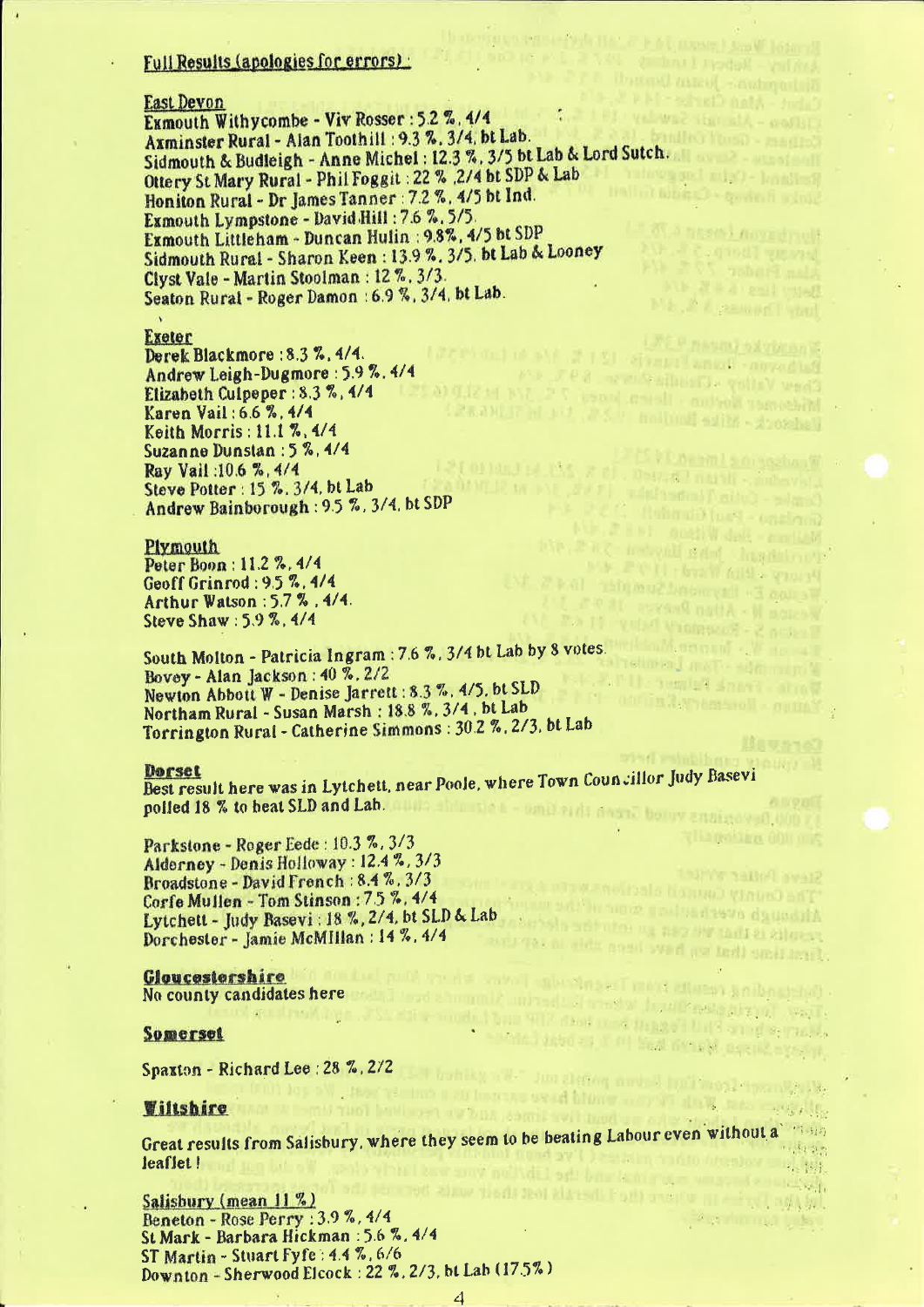$ldmiston - Mark Pafford : 19.3 %$ , 2/3. bt Lab  $(18.2%)$ Tisbury - Deborah Davies : 11 %, 4/4

# Swindon

Louisa Haywood :  $5.8$   $\frac{8}{14}$ . 4/4 Bill Hughes :  $15.5$  %,  $3/4$ , bt SLD  $(6.1\%)$ Halina Polak :  $5.4$  %,  $4/5.$  bt Loony Rob Stredder :  $3.9\%$ .  $4/4$ Steve Thompson : 5.3 %, 4/4 District by election imminent

Pewsham - Ned Barham : 11.1 %, 3/4 bt Lab Marlborough - Jo Ripley:  $5.3$  %,  $4/4$  (Town by election)

Not our area, but spare a thought for Jim Hackett who got 26 % for Lambourn, and was promptly set upon by Tory thugs at the Hungerford count. Funny place that.

# Letter

The County council elections were a great success. For the first time we really had something to celebrate at the count! We've received excellent press coverage and can now go forth into next years City/District elections confident of success.

However the move from marginal party to taking real power may need readjustment within the Green Party. To gain council seats we need to get votes from those people who regard themselves as not very political but 'concerned'. And to do this we must get over a "credibility gap" which we have with many people.

fiur policies are right. canvassing responses show that. Now our vote has increased dramatically it is easier to refuite the 'Green vote is <sup>a</sup> wasted vote' argument. So the real hurdle. I feel, is our presentation. As a poor party we have often produced poor quality leaflets. This must change. We must out-Saatchi the Tories! Also personal appearance is important. Wearing a suit may not win votes but arriving on the doorstep looking scruffy only reinforces peoples' stereotypes of us.

Ifwe get it right the next two or three years could be exciting. It's too good <sup>a</sup> chance to miss.

Steve Potter. Secretary. Exeter GP. ll Mansfield Road, Exeter.

PS A belated thank you from Exter GP to Duncan McCanlis and all those who organised the media workshop on 12th March. The advice given was invaluable and we are looking into running a similar day in Exeter.

5